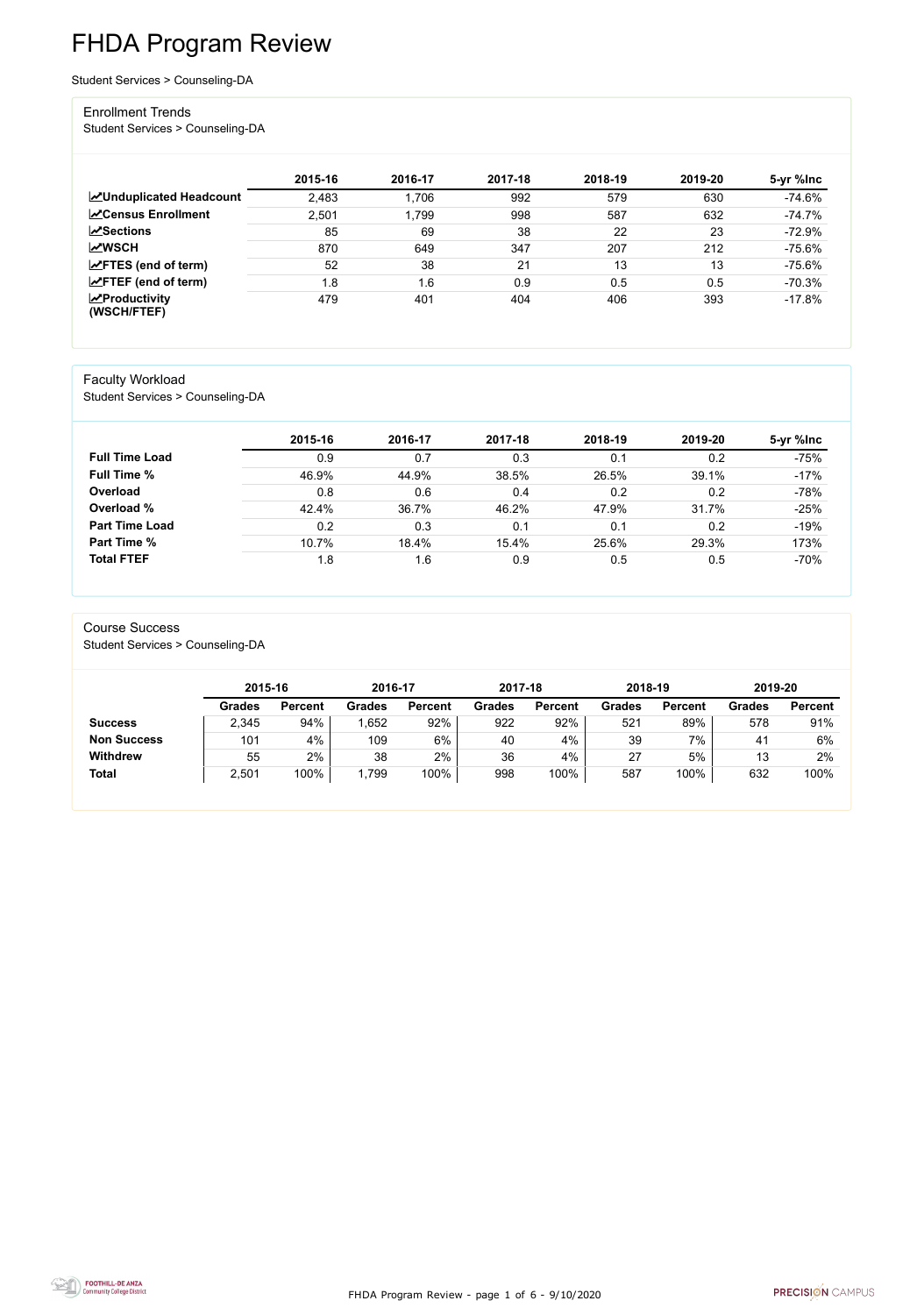FHDA Program Review - page 2 of 6 - 9/10/2020



## Course Success for African American, Latinx, and Filipinx Students

## Course Success for Asian, Native American, Pacific Islander, White, and Decline to State Students

|                    | 2015-16       |                | 2016-17       |                | 2017-18       |                | 2018-19       |                | 2019-20                    |                |
|--------------------|---------------|----------------|---------------|----------------|---------------|----------------|---------------|----------------|----------------------------|----------------|
|                    | <b>Grades</b> | <b>Percent</b> | <b>Grades</b> | <b>Percent</b> | <b>Grades</b> | <b>Percent</b> | <b>Grades</b> | <b>Percent</b> | <b>Grades</b>              | <b>Percent</b> |
| <b>Success</b>     | 789           | 92%            | 604           | 90%            | 306           | 87%            | 173           | 86%            | 250                        | 88%            |
| <b>Non Success</b> | 47            | 5%             | 49            | 7%             | 22            | 6%             | 22            | 11%            | ົ<br>$\mathbf{Z}^{\prime}$ | 10%            |
| <b>Withdrew</b>    | 20            | 2%             | 21            | 3%             | 25            | 7%             |               | 3%             |                            | 2%             |
| <b>Total</b>       | 856           | 100%           | 674           | 100%           | 353           | 100%           | 202           | 100%           | 283                        | 100%           |

|                    | 2015-16       |                | 2016-17       |                | 2017-18       |                | 2018-19       |                | 2019-20       |                |
|--------------------|---------------|----------------|---------------|----------------|---------------|----------------|---------------|----------------|---------------|----------------|
|                    | <b>Grades</b> | <b>Percent</b> | <b>Grades</b> | <b>Percent</b> | <b>Grades</b> | <b>Percent</b> | <b>Grades</b> | <b>Percent</b> | <b>Grades</b> | <b>Percent</b> |
| <b>Success</b>     | .556          | 95%            | 1,048         | 93%            | 616           | 96%            | 348           | 90%            | 328           | 94%            |
| <b>Non Success</b> | 54            | 3%             | 60            | 5%             | 18            | 3%             | 17            | 4%             | 14            | 4%             |
| <b>Withdrew</b>    | 35            | 2%             |               | 2%             |               | 2%             | 20            | 5%             |               | 2%             |
| <b>Total</b>       | 1,645         | 100%           | ,125          | 100%           | 645           | 100%           | 385           | 100%           | 349           | 100%           |
|                    |               |                |               |                |               |                |               |                |               |                |

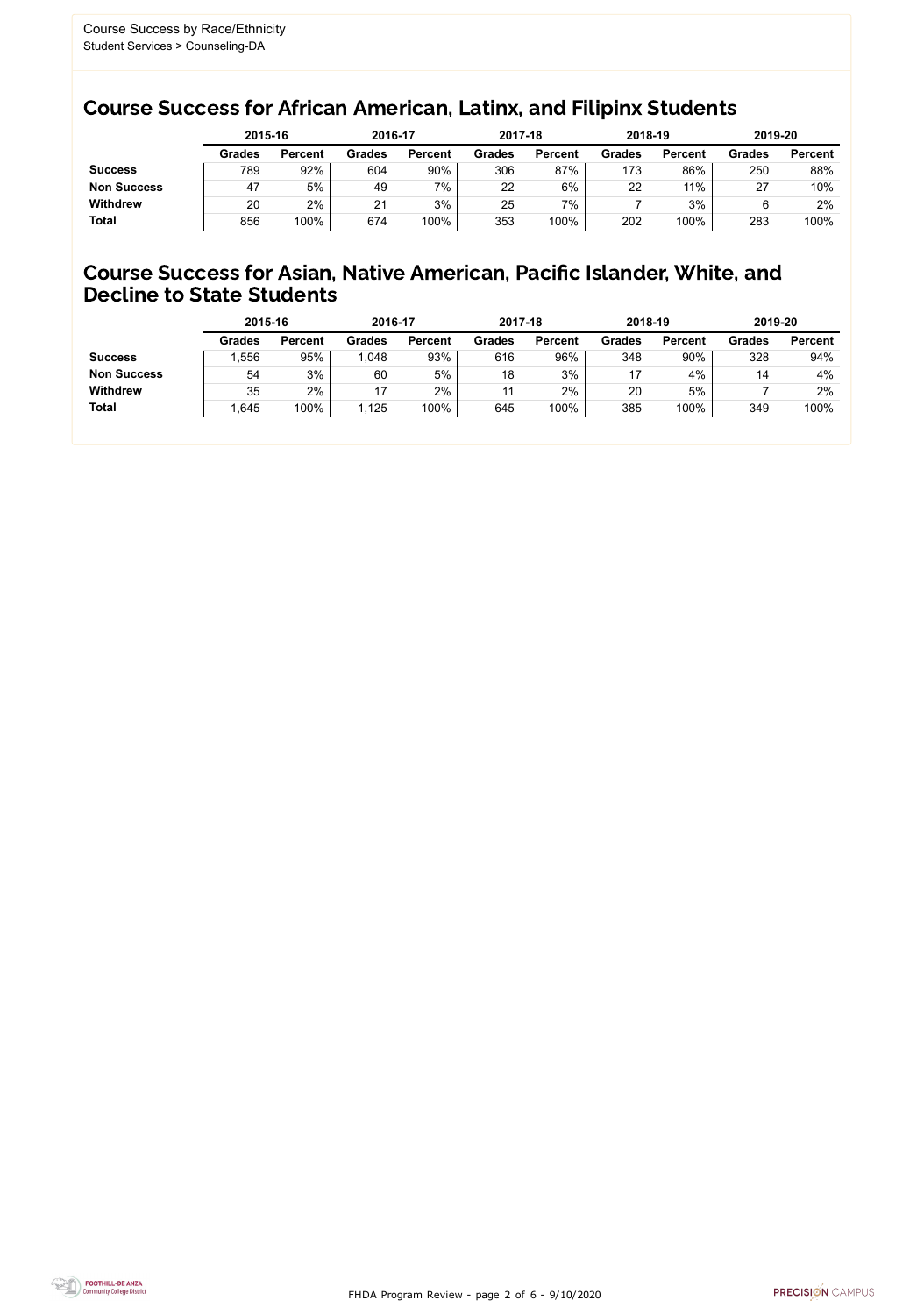

Some courses may continue to be listed but no longer have data due to renumbering or because the course was not offered in the past five years.



## by Gender

|                     | 2015-16 |                |      | 2016-17        |     | 2017-18        | 2018-19 |                | 2019-20 |                |
|---------------------|---------|----------------|------|----------------|-----|----------------|---------|----------------|---------|----------------|
|                     | Enr     | <b>Percent</b> | Enr  | <b>Percent</b> | Enr | <b>Percent</b> | Enr     | <b>Percent</b> | Enr     | <b>Percent</b> |
| <b>Female</b>       | 1,227   | 49%            | 892  | 50%            | 455 | 46%            | 267     | 45%            | 259     | 41%            |
| <b>Male</b>         | 1,255   | 50%            | 896  | 50%            | 538 | 54%            | 309     | 53%            | 369     | 58%            |
| <b>Not Reported</b> | 19      | 1%             | 11   | $1\%$          |     | $1\%$          | 11      | 2%             |         | 1%             |
| <b>Total</b>        | 2,501   | 100%           | ,799 | 100%           | 998 | 100%           | 587     | 100%           | 632     | 100%           |

## by Ethnicity

|                         |                | 2015-16        |       | 2016-17        |     | 2017-18        | 2018-19 |                | 2019-20 |                |
|-------------------------|----------------|----------------|-------|----------------|-----|----------------|---------|----------------|---------|----------------|
|                         | Enr            | <b>Percent</b> | Enr   | <b>Percent</b> | Enr | <b>Percent</b> | Enr     | <b>Percent</b> | Enr     | <b>Percent</b> |
| <b>African American</b> | 76             | 3%             | 97    | 5%             | 36  | 4%             | 22      | 4%             | 27      | 4%             |
| <b>Asian</b>            | 1,280          | 51%            | 867   | 48%            | 490 | 49%            | 286     | 49%            | 240     | 38%            |
| <b>Filipinx</b>         | 179            | 7%             | 104   | 6%             | 66  | 7%             | 38      | 6%             | 36      | 6%             |
| Latinx                  | 601            | 24%            | 473   | 26%            | 251 | 25%            | 142     | 24%            | 220     | 35%            |
| <b>Native American</b>  | $\overline{2}$ | 0%             | 8     | $0\%$          | 5   | $1\%$          |         | $0\%$          | ົ       | $0\%$          |
| <b>Pacific Islander</b> | 11             | $0\%$          | 10    | $1\%$          | 6   | 1%             | 6       | $1\%$          |         | $1\%$          |
| <b>White</b>            | 270            | 11%            | 190   | 11%            | 123 | 12%            | 76      | 13%            | 70      | 11%            |
| <b>Decline to State</b> | 82             | 3%             | 50    | 3%             | 21  | 2%             | 16      | 3%             | 30      | 5%             |
| <b>Total</b>            | 2,501          | 100%           | 1,799 | 100%           | 998 | 100%           | 587     | 100%           | 632     | 100%           |

## by Age

|              | 2015-16 |                |       | 2016-17        |     | 2017-18        |     | 2018-19        | 2019-20 |                |
|--------------|---------|----------------|-------|----------------|-----|----------------|-----|----------------|---------|----------------|
|              | Enr     | <b>Percent</b> | Enr   | <b>Percent</b> | Enr | <b>Percent</b> | Enr | <b>Percent</b> | Enr     | <b>Percent</b> |
| 19 or less   | ,562    | 62%            | 1,102 | 61%            | 627 | 63%            | 323 | 55%            | 354     | 56%            |
| $20 - 24$    | 725     | 29%            | 522   | 29%            | 289 | 29%            | 164 | 28%            | 207     | 33%            |
| 25-39        | 190     | 8%             | 161   | 9%             | 70  | 7%             | 80  | 14%            | 61      | 10%            |
| $40 +$       | 24      | $1\%$          | 14    | $1\%$          | 12  | $1\%$          | 20  | 3%             | 10      | 2%             |
| <b>Total</b> | 2,501   | 100%           | 1,799 | 100%           | 998 | 100%           | 587 | 100%           | 632     | 100%           |

## by Education Level

|                           | 2015-16 |                |       | 2016-17        |     | 2017-18        | 2018-19 |                | 2019-20 |                |
|---------------------------|---------|----------------|-------|----------------|-----|----------------|---------|----------------|---------|----------------|
|                           | Enr     | <b>Percent</b> | Enr   | <b>Percent</b> | Enr | <b>Percent</b> | Enr     | <b>Percent</b> | Enr     | <b>Percent</b> |
| <b>Bachelor or higher</b> | 53      | 2%             | 32    | 2%             | 16  | 2%             | 20      | 3%             | 10      | 2%             |
| <b>Associate</b>          | 19      | 1%             |       | $0\%$          |     | $0\%$          | 12      | 2%             |         | $1\%$          |
| <b>HS/Equivalent</b>      | 2,189   | 88%            | .546  | 86%            | 901 | 90%            | 518     | 88%            | 558     | 88%            |
| <b>All Other</b>          | 240     | 10%            | 217   | 12%            | 78  | 8%             | 37      | 6%             | 60      | 9%             |
| <b>Total</b>              | 2,501   | 100%           | 1,799 | 100%           | 998 | 100%           | 587     | 100%           | 632     | 100%           |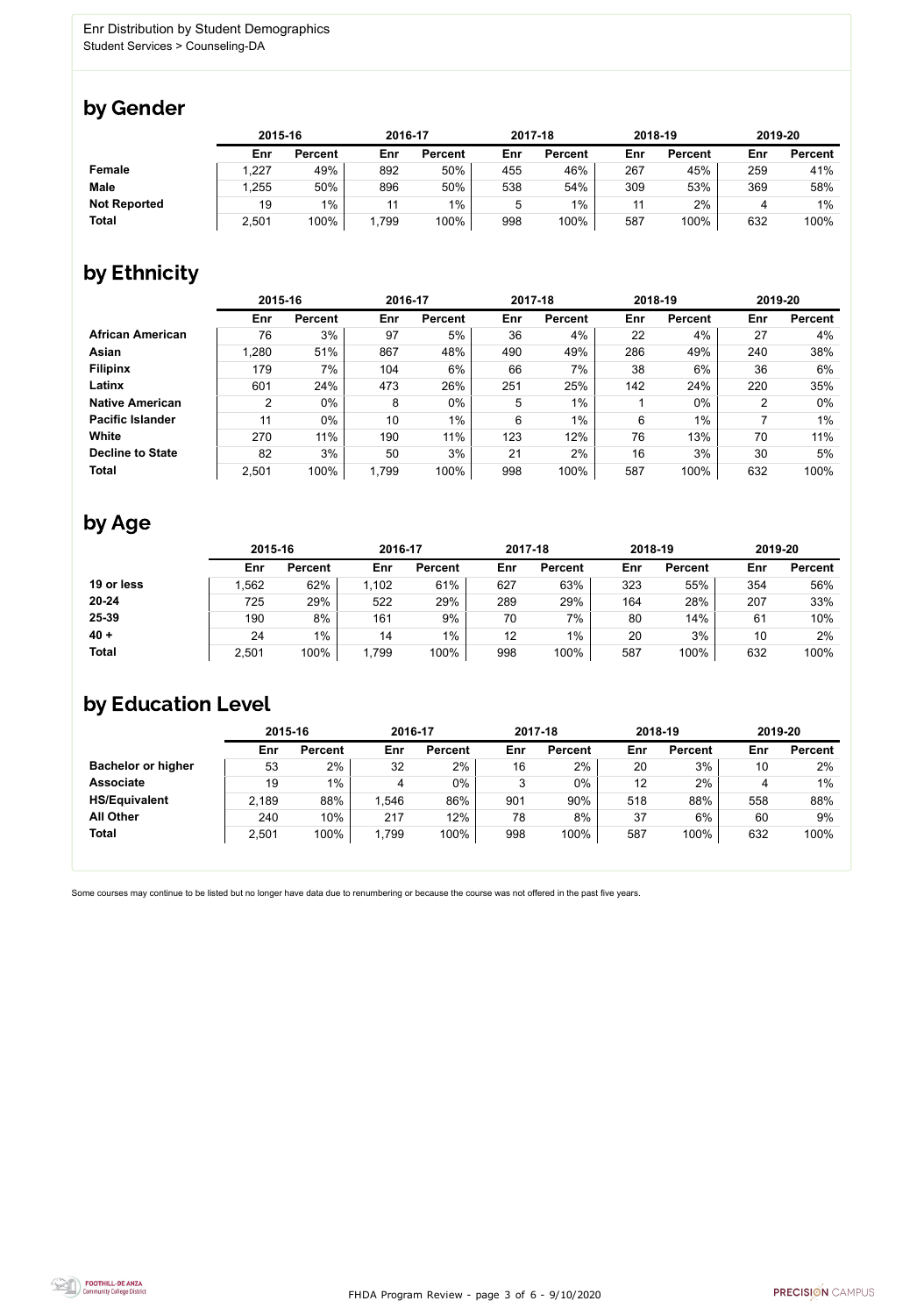FHDA Program Review - page 4 of 6 - 9/10/2020



### Success Rates by Gender Student Services > Counseling-DA

|                     | 2019-20                              |                |               |                |                 |                |               |                |  |  |  |  |  |
|---------------------|--------------------------------------|----------------|---------------|----------------|-----------------|----------------|---------------|----------------|--|--|--|--|--|
|                     | <b>Non Success</b><br><b>Success</b> |                |               |                | <b>Withdrew</b> |                | <b>Total</b>  |                |  |  |  |  |  |
|                     | <b>Grades</b>                        | <b>Percent</b> | <b>Grades</b> | <b>Percent</b> | <b>Grades</b>   | <b>Percent</b> | <b>Grades</b> | <b>Percent</b> |  |  |  |  |  |
| Female              | 241                                  | 93%            | 11            | 4%             |                 | 3%             | 259           | 100%           |  |  |  |  |  |
| <b>Male</b>         | 334                                  | 91%            | 29            | 8%             | 6               | 2%             | 369           | 100%           |  |  |  |  |  |
| <b>Not Reported</b> |                                      | 75%            |               | 25%            |                 | $0\%$          |               | 100%           |  |  |  |  |  |
| All                 | 578                                  | 91%            | 41            | 6%             | 13              | 2%             | 632           | 100%           |  |  |  |  |  |

|                     |                | 2018-19        |                    |                |                 |                |               |                |  |  |  |  |  |  |
|---------------------|----------------|----------------|--------------------|----------------|-----------------|----------------|---------------|----------------|--|--|--|--|--|--|
|                     | <b>Success</b> |                | <b>Non Success</b> |                | <b>Withdrew</b> |                | <b>Total</b>  |                |  |  |  |  |  |  |
|                     | <b>Grades</b>  | <b>Percent</b> | <b>Grades</b>      | <b>Percent</b> | <b>Grades</b>   | <b>Percent</b> | <b>Grades</b> | <b>Percent</b> |  |  |  |  |  |  |
| Female              | 245            | 92%            | 16                 | 6%             | 6               | 2%             | 267           | 100%           |  |  |  |  |  |  |
| <b>Male</b>         | 270            | 87%            | 23                 | 7%             | 16              | 5%             | 309           | 100%           |  |  |  |  |  |  |
| <b>Not Reported</b> | 6              | 55%            |                    | 0%             | b.              | 45%            | 11            | 100%           |  |  |  |  |  |  |
| All                 | 521            | 89%            | 39                 | 7%             | 27              | 5%             | 587           | 100%           |  |  |  |  |  |  |

|                     |                | 2017-18        |                    |                |                 |                |               |                |  |  |  |  |  |  |
|---------------------|----------------|----------------|--------------------|----------------|-----------------|----------------|---------------|----------------|--|--|--|--|--|--|
|                     | <b>Success</b> |                | <b>Non Success</b> |                | <b>Withdrew</b> |                | <b>Total</b>  |                |  |  |  |  |  |  |
|                     | <b>Grades</b>  | <b>Percent</b> | <b>Grades</b>      | <b>Percent</b> | <b>Grades</b>   | <b>Percent</b> | <b>Grades</b> | <b>Percent</b> |  |  |  |  |  |  |
| Female              | 429            | 94%            | 15                 | 3%             | 11              | 2%             | 455           | 100%           |  |  |  |  |  |  |
| <b>Male</b>         | 488            | 91%            | 25                 | 5%             | 25              | 5%             | 538           | 100%           |  |  |  |  |  |  |
| <b>Not Reported</b> | 5              | 100%           |                    | 0%             |                 | $0\%$          | ხ             | 100%           |  |  |  |  |  |  |
| All                 | 922            | 92%            | 40                 | 4%             | 36              | 4%             | 998           | 100%           |  |  |  |  |  |  |

|                     |               | 2016-17                                                 |               |                |               |                |               |                |  |  |
|---------------------|---------------|---------------------------------------------------------|---------------|----------------|---------------|----------------|---------------|----------------|--|--|
|                     |               | <b>Withdrew</b><br><b>Non Success</b><br><b>Success</b> |               |                |               |                |               |                |  |  |
|                     | <b>Grades</b> | <b>Percent</b>                                          | <b>Grades</b> | <b>Percent</b> | <b>Grades</b> | <b>Percent</b> | <b>Grades</b> | <b>Percent</b> |  |  |
| <b>Female</b>       | 840           | 94%                                                     | 38            | 4%             | 14            | $2\%$          | 892           | 100%           |  |  |
| <b>Male</b>         | 802           | 90%                                                     | 70            | 8%             | 24            | 3%             | 896           | 100%           |  |  |
| <b>Not Reported</b> | 10            | 91%                                                     |               | 9%             | ν             | $0\%$          | 11            | 100%           |  |  |
| All                 | ,652          | 92%                                                     | 109           | 6%             | 38            | 2%             | 1,799         | 100%           |  |  |

|                     | 2015-16        |                |                    |                |               |                |               |                |  |
|---------------------|----------------|----------------|--------------------|----------------|---------------|----------------|---------------|----------------|--|
|                     | <b>Success</b> |                | <b>Non Success</b> |                | Withdrew      |                | <b>Total</b>  |                |  |
|                     | <b>Grades</b>  | <b>Percent</b> | <b>Grades</b>      | <b>Percent</b> | <b>Grades</b> | <b>Percent</b> | <b>Grades</b> | <b>Percent</b> |  |
| <b>Female</b>       | 1,169          | 95%            | 38                 | 3%             | 20            | 2%             | 1,227         | 100%           |  |
| <b>Male</b>         | 1,162          | 93%            | 59                 | 5%             | 34            | 3%             | ,255          | 100%           |  |
| <b>Not Reported</b> | 14             | 74%            | 4                  | 21%            |               | 5%             | 19            | 100%           |  |
| All                 | 2,345          | 94%            | 101                | 4%             | 55            | 2%             | 2,501         | 100%           |  |

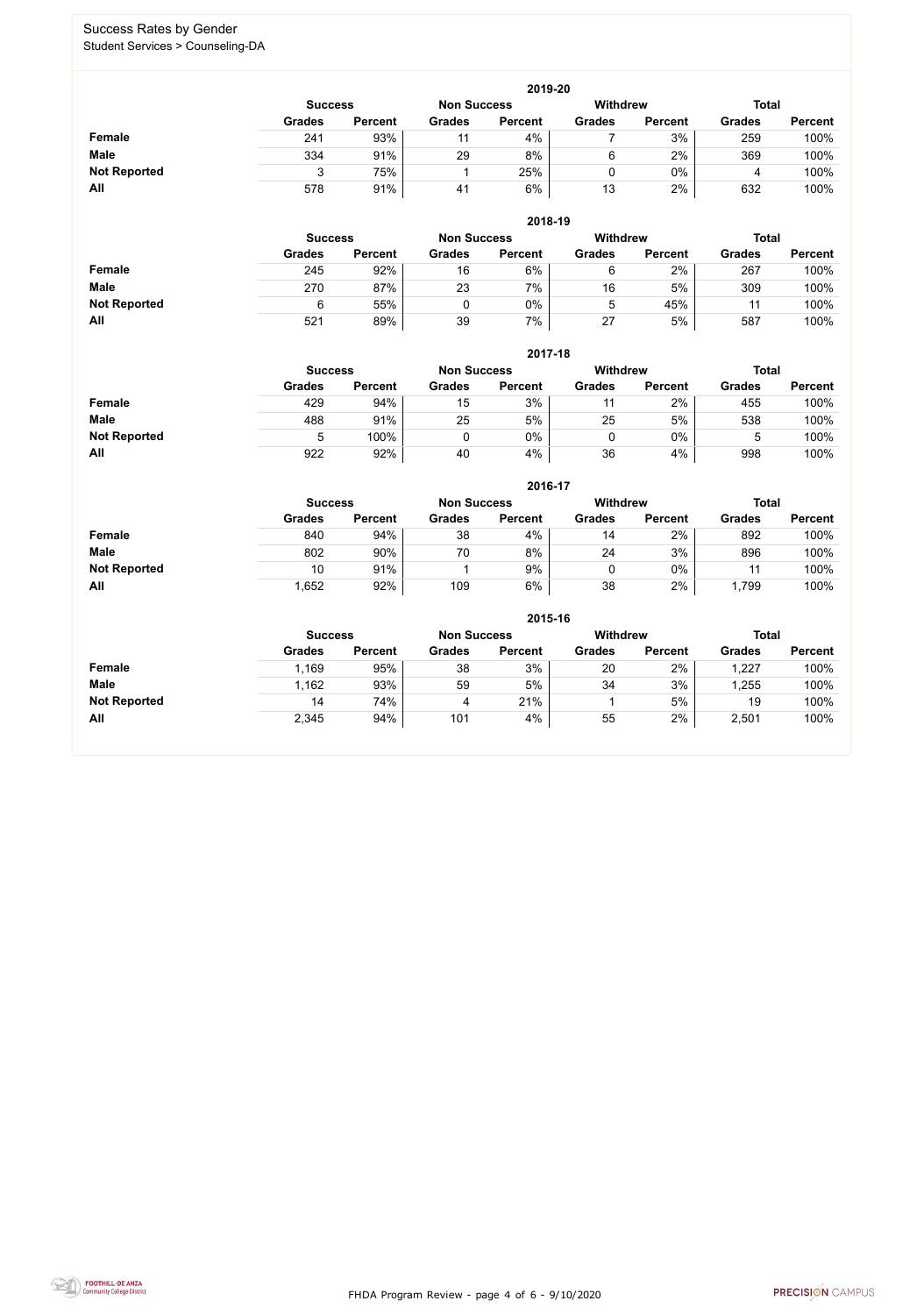FHDA Program Review - page 5 of 6 - 9/10/2020



### Success Rates by Age Student Services > Counseling-DA

|            | 2019-20        |                    |               |                |               |                |               |                |  |
|------------|----------------|--------------------|---------------|----------------|---------------|----------------|---------------|----------------|--|
|            | <b>Success</b> | <b>Non Success</b> |               | Withdrew       |               | <b>Total</b>   |               |                |  |
|            | <b>Grades</b>  | <b>Percent</b>     | <b>Grades</b> | <b>Percent</b> | <b>Grades</b> | <b>Percent</b> | <b>Grades</b> | <b>Percent</b> |  |
| 19 or less | 331            | 94%                | 18            | 5%             | 5             | $1\%$          | 354           | 100%           |  |
| 20-24      | 183            | 88%                | 17            | 8%             |               | 3%             | 207           | 100%           |  |
| 25-39      | 54             | 89%                | 6             | 10%            |               | 2%             | 61            | 100%           |  |
| $40 +$     | 10             | 100%               | 0             | $0\%$          | υ             | $0\%$          | 10            | 100%           |  |
| All        | 578            | 91%                | 41            | 6%             | 13            | 2%             | 632           | 100%           |  |

|            | 2018-19        |                    |               |                 |               |                |               |                |  |
|------------|----------------|--------------------|---------------|-----------------|---------------|----------------|---------------|----------------|--|
|            | <b>Success</b> | <b>Non Success</b> |               | <b>Withdrew</b> |               | <b>Total</b>   |               |                |  |
|            | <b>Grades</b>  | <b>Percent</b>     | <b>Grades</b> | <b>Percent</b>  | <b>Grades</b> | <b>Percent</b> | <b>Grades</b> | <b>Percent</b> |  |
| 19 or less | 296            | 92%                | 23            | 7%              | 4             | $1\%$          | 323           | 100%           |  |
| $20 - 24$  | 141            | 86%                | 12            | 7%              | 11            | 7%             | 164           | 100%           |  |
| 25-39      | 70             | 88%                | 4             | 5%              | 6             | 8%             | 80            | 100%           |  |
| $40 +$     | 14             | 70%                |               | $0\%$           | 6             | 30%            | 20            | 100%           |  |
| All        | 521            | 89%                | 39            | 7%              | 27            | 5%             | 587           | 100%           |  |

### **2017-18**

|            |                |                    |               | 2017-18         |               |                |               |                |
|------------|----------------|--------------------|---------------|-----------------|---------------|----------------|---------------|----------------|
|            | <b>Success</b> | <b>Non Success</b> |               | <b>Withdrew</b> |               | <b>Total</b>   |               |                |
|            | <b>Grades</b>  | <b>Percent</b>     | <b>Grades</b> | <b>Percent</b>  | <b>Grades</b> | <b>Percent</b> | <b>Grades</b> | <b>Percent</b> |
| 19 or less | 584            | 93%                | 23            | 4%              | 20            | 3%             | 627           | 100%           |
| $20 - 24$  | 264            | 91%                | 12            | 4%              | 13            | 4%             | 289           | 100%           |
| 25-39      | 64             | 91%                | 3             | 4%              | ο<br>J        | 4%             | 70            | 100%           |
| $40 +$     | 10             | 83%                |               | 17%             |               | $0\%$          | 12            | 100%           |
| All        | 922            | 92%                | 40            | 4%              | 36            | 4%             | 998           | 100%           |

#### **2016-17**



|            |                |                    |               | <b>ZUID-17</b>  |               |                |               |                |
|------------|----------------|--------------------|---------------|-----------------|---------------|----------------|---------------|----------------|
|            | <b>Success</b> | <b>Non Success</b> |               | <b>Withdrew</b> |               | <b>Total</b>   |               |                |
|            | <b>Grades</b>  | <b>Percent</b>     | <b>Grades</b> | <b>Percent</b>  | <b>Grades</b> | <b>Percent</b> | <b>Grades</b> | <b>Percent</b> |
| 19 or less | 1,035          | 94%                | 49            | 4%              | 18            | 2%             | 1,102         | 100%           |
| 20-24      | 455            | 87%                | 54            | 10%             | 13            | 2%             | 522           | 100%           |
| 25-39      | 149            | 93%                | 6             | 4%              | 6             | 4%             | 161           | 100%           |
| $40 +$     | 13             | 93%                |               | $0\%$           |               | 7%             | 14            | 100%           |
| All        | 1,652          | 92%                | 109           | 6%              | 38            | 2%             | 1,799         | 100%           |

|            |                                      |                |               | 2015-16        |                 |                |               |                |
|------------|--------------------------------------|----------------|---------------|----------------|-----------------|----------------|---------------|----------------|
|            | <b>Non Success</b><br><b>Success</b> |                |               |                | <b>Withdrew</b> |                | <b>Total</b>  |                |
|            | <b>Grades</b>                        | <b>Percent</b> | <b>Grades</b> | <b>Percent</b> | <b>Grades</b>   | <b>Percent</b> | <b>Grades</b> | <b>Percent</b> |
| 19 or less | 1,485                                | 95%            | 53            | 3%             | 24              | 2%             | 1,562         | 100%           |
| $20 - 24$  | 659                                  | 91%            | 40            | 6%             | 26              | 4%             | 725           | 100%           |
| 25-39      | 177                                  | 93%            | 8             | 4%             | 5               | 3%             | 190           | 100%           |
| $40 +$     | 24                                   | 100%           |               | $0\%$          |                 | $0\%$          | 24            | 100%           |
| All        | 2,345                                | 94%            | 101           | 4%             | 55              | 2%             | 2,501         | 100%           |